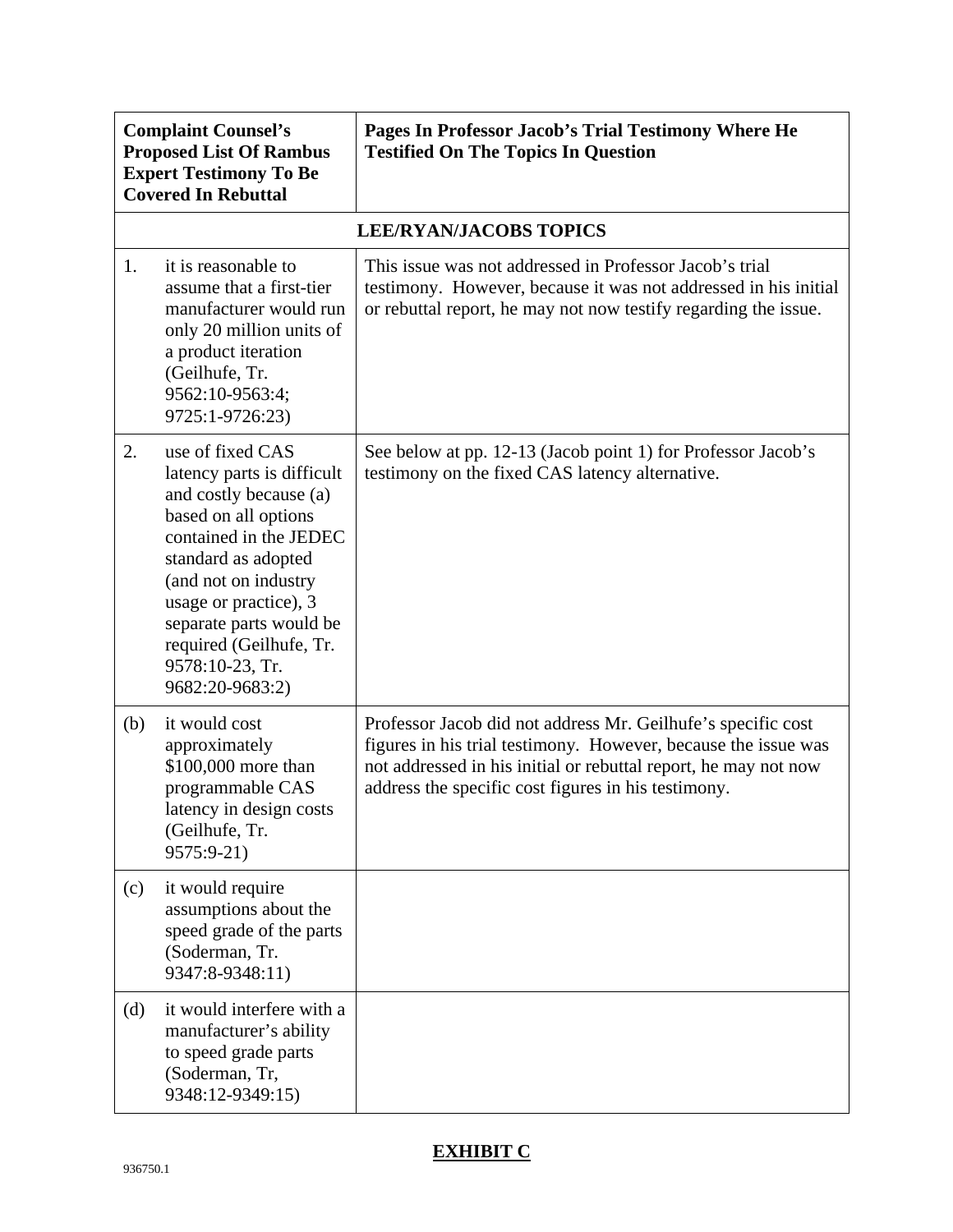| <b>Complaint Counsel's</b><br><b>Proposed List Of Rambus</b><br><b>Expert Testimony To Be</b><br><b>Covered In Rebuttal</b> |                                                                                                                                                                                                                                                                   | Pages In Professor Jacob's Trial Testimony Where He<br><b>Testified On The Topics In Question</b>                                                                                                                                                                                                                                                                                                                                                                                                                                                                                                                                                                                                                                                                                                                                                                                                                                                                                                                                                                                                                                                                                                                                                                                                                                                                                                                                                                                                                                                                                                                                                    |
|-----------------------------------------------------------------------------------------------------------------------------|-------------------------------------------------------------------------------------------------------------------------------------------------------------------------------------------------------------------------------------------------------------------|------------------------------------------------------------------------------------------------------------------------------------------------------------------------------------------------------------------------------------------------------------------------------------------------------------------------------------------------------------------------------------------------------------------------------------------------------------------------------------------------------------------------------------------------------------------------------------------------------------------------------------------------------------------------------------------------------------------------------------------------------------------------------------------------------------------------------------------------------------------------------------------------------------------------------------------------------------------------------------------------------------------------------------------------------------------------------------------------------------------------------------------------------------------------------------------------------------------------------------------------------------------------------------------------------------------------------------------------------------------------------------------------------------------------------------------------------------------------------------------------------------------------------------------------------------------------------------------------------------------------------------------------------|
| (e)                                                                                                                         | it would add expense<br>due to decreased die<br>yield (Geilhufe, Tr.<br>9577:1-9578:9)                                                                                                                                                                            |                                                                                                                                                                                                                                                                                                                                                                                                                                                                                                                                                                                                                                                                                                                                                                                                                                                                                                                                                                                                                                                                                                                                                                                                                                                                                                                                                                                                                                                                                                                                                                                                                                                      |
| 3.                                                                                                                          | use of fixed burst<br>length parts is difficult<br>and costly because<br>(a) based on all options<br>in the JEDEC standard<br>as adopted (and not on<br>industry usage or<br>practice), it would<br>require 4 separate parts<br>(Geilhufe, Tr.<br>9594:25-9595:3) | Professor Jacob testified extensively about the alternatives of<br>using fixed CAS latency and/or burst length extensively in his<br>direct examination (Tr. 5371:2 – 5378:16, 5398:25 – 5403:1).<br>In this testimony he attempted to respond to various of the<br>disadvantages raised by Dr. Soderman and Mr. Geilhufe. For<br>example, with respect to the added expense of fixed CAS<br>latency, Professor Jacob testified as follows:<br>$Tr. 5376:5 - 5377:11 (Jacob):$<br>Now, in comparison with use of a mode register to<br>Q.<br>program CAS latency, what advantages, if any, would<br>have been realized by using fixed CAS latency in the<br>1991 to 1996 time period?<br>It would be potentially a simpler design. Certainly you<br>A.<br>don't have a mode register, so that's a simpler mechanism.<br>You potentially would have fewer testing stages, and<br>again, that depends on where you decide to fix the CAS<br>latency. For example, if you fix it earlier in the design<br>stage, you don't actually have to test the fabricated part for<br>multiple CAS latencies. So the test costs and design costs<br>can go down.<br>You referred to a simpler design. Why do you include<br>Q.<br>that as among the advantages?<br>Well, because you don't have to build and test a mode<br>А.<br>register.<br>Are you familiar with the term "die size"?<br>Q.<br>Yes, I am.<br>А.<br>And what does "die size" mean?<br>Q.<br>Thank you.<br>A.<br>It's the size of the semiconductor die. And the cost of<br>manufacturing goes roughly with the area to the third<br>power, the area of this semiconductor part, so if you have |
|                                                                                                                             |                                                                                                                                                                                                                                                                   | a part that is 1 percent larger, it's approximately 3 percent<br>more expensive to manufacture. So for example, if you<br>eliminate a mode register, you eliminate some of the size                                                                                                                                                                                                                                                                                                                                                                                                                                                                                                                                                                                                                                                                                                                                                                                                                                                                                                                                                                                                                                                                                                                                                                                                                                                                                                                                                                                                                                                                  |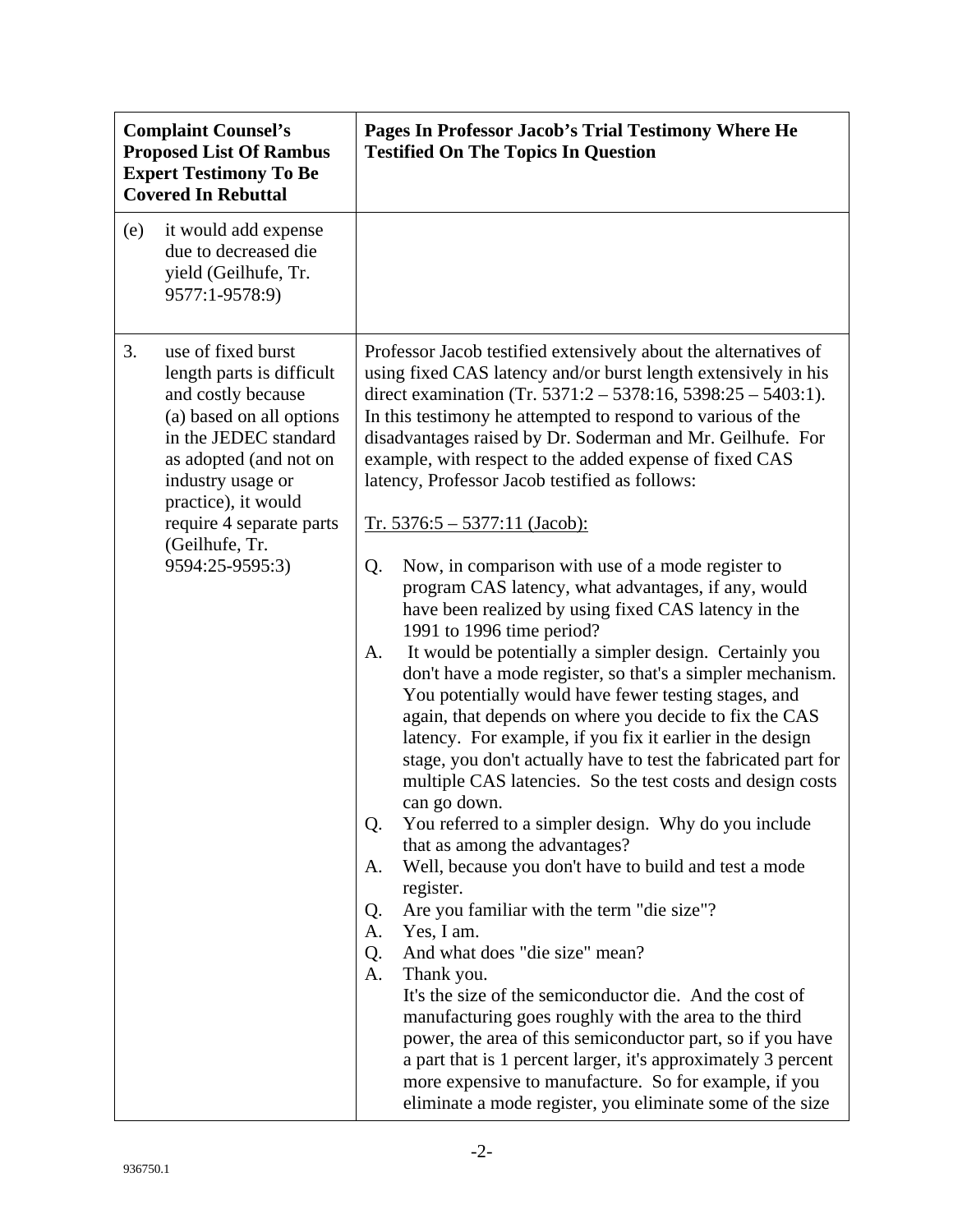| <b>Complaint Counsel's</b><br><b>Proposed List Of Rambus</b><br><b>Expert Testimony To Be</b><br><b>Covered In Rebuttal</b> |                                                                                                                                                                                                                                                 | Pages In Professor Jacob's Trial Testimony Where He<br><b>Testified On The Topics In Question</b>                                                                                                                                                                                                                                                                                                                                                                                                                                         |
|-----------------------------------------------------------------------------------------------------------------------------|-------------------------------------------------------------------------------------------------------------------------------------------------------------------------------------------------------------------------------------------------|-------------------------------------------------------------------------------------------------------------------------------------------------------------------------------------------------------------------------------------------------------------------------------------------------------------------------------------------------------------------------------------------------------------------------------------------------------------------------------------------------------------------------------------------|
|                                                                                                                             |                                                                                                                                                                                                                                                 | of the part and it can make it smaller and therefore<br>cheaper.                                                                                                                                                                                                                                                                                                                                                                                                                                                                          |
| (b)                                                                                                                         | it would involve extra<br>photo tool costs of<br>\$50,000                                                                                                                                                                                       | Professor Jacob did not address Mr. Geilhufe's specific cost<br>figures in his trial testimony. However, because the issue was<br>not addressed in his initial or rebuttal report, he may not now<br>address the specific cost figures in his testimony.                                                                                                                                                                                                                                                                                  |
| (c)                                                                                                                         | it would cost<br>approximately<br>\$100,000 more than<br>programmable burst<br>length in design costs<br>(Geilhufe, Tr.<br>9594:5-12)                                                                                                           | Professor Jacob did not address Mr. Geilhufe's specific cost<br>figures in his trial testimony. However, because the issue was<br>not addressed in his initial or rebuttal report, he may not now<br>address the specific cost figures in his testimony.                                                                                                                                                                                                                                                                                  |
| 4.                                                                                                                          | based on all options in<br>the JEDEC standard as<br>adopted (and not on<br>industry usage or<br>practice), use of both<br>fixed CAS latency and<br>fixed burst length<br>would require 12-15<br>separate parts<br>(Geilhufe, Tr.<br>$9601:7-16$ |                                                                                                                                                                                                                                                                                                                                                                                                                                                                                                                                           |
| 5.                                                                                                                          | use of fixed CAS<br>latency would not<br>permit the mode<br>register to be removed<br>from the DRAM<br>(Geilhufe, Tr.<br>9736:24-9737:19)                                                                                                       | This precise issue was raised in Professor Jacob's cross-<br>examination. Complaint Counsel could have followed up to<br>the extent necessary on re-direct.<br>$Tr. 5593:25 - 5595:9 (Jacob - cross)$<br>As one of the advantages of going to a fixed latency part,<br>Q.<br>yesterday you testified that if you did that, you could<br>eliminate the mode register in SDRAMs; right?<br>Correct.<br>А.<br>Now, the mode register in SDRAMs is used for purposes<br>Q.<br>other than to store CAS latency, isn't it?<br>Yes, it is.<br>А. |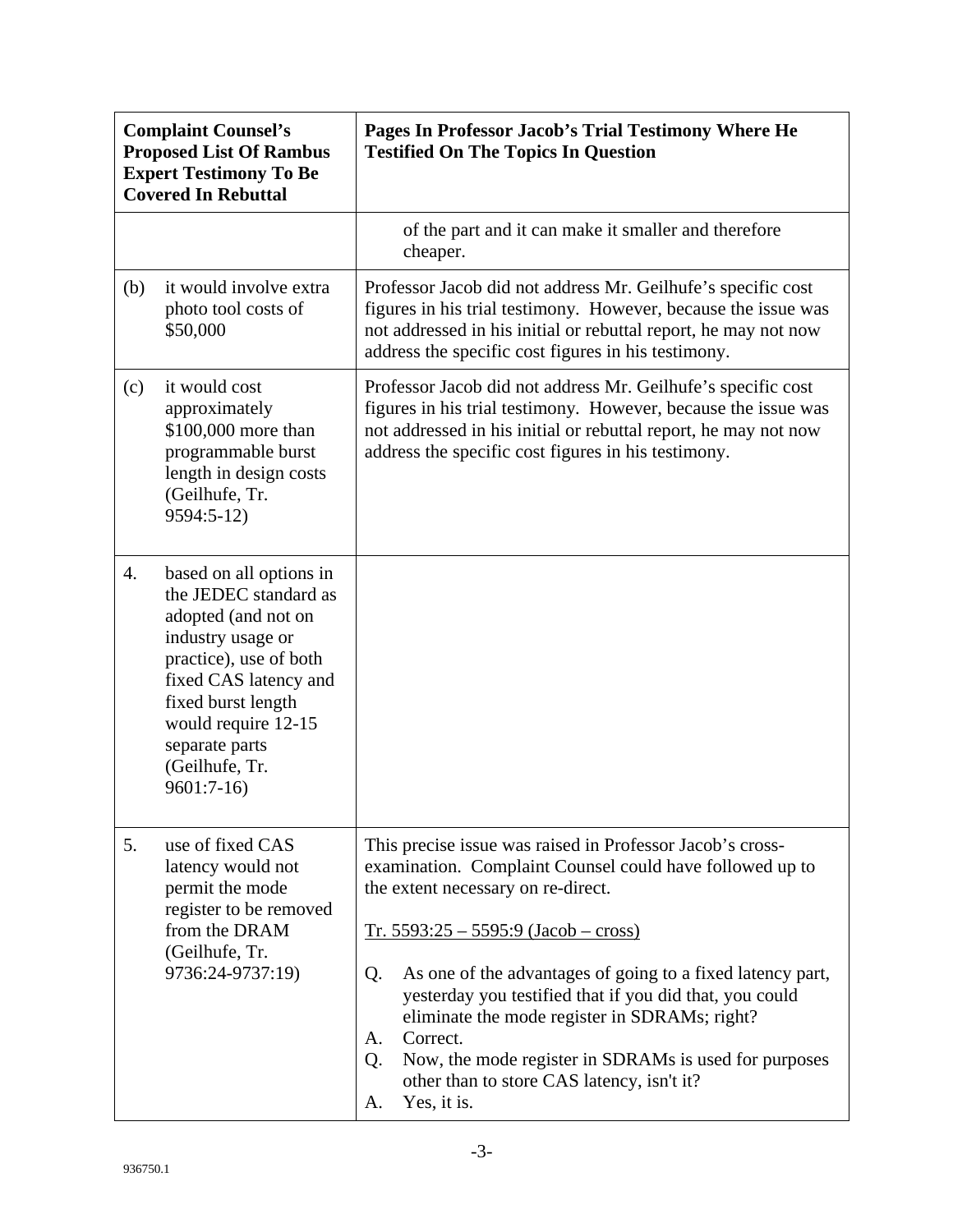| <b>Complaint Counsel's</b><br><b>Proposed List Of Rambus</b><br><b>Expert Testimony To Be</b><br><b>Covered In Rebuttal</b> |                                                                                                                                                                                    | Pages In Professor Jacob's Trial Testimony Where He<br><b>Testified On The Topics In Question</b>                                                                                                                                                                                                                                                                                                                                                                                                                                                                                                                                                                                                                                                                                                                                                                                                                                                                                                                                                                                                                                                                   |
|-----------------------------------------------------------------------------------------------------------------------------|------------------------------------------------------------------------------------------------------------------------------------------------------------------------------------|---------------------------------------------------------------------------------------------------------------------------------------------------------------------------------------------------------------------------------------------------------------------------------------------------------------------------------------------------------------------------------------------------------------------------------------------------------------------------------------------------------------------------------------------------------------------------------------------------------------------------------------------------------------------------------------------------------------------------------------------------------------------------------------------------------------------------------------------------------------------------------------------------------------------------------------------------------------------------------------------------------------------------------------------------------------------------------------------------------------------------------------------------------------------|
|                                                                                                                             |                                                                                                                                                                                    | In particular, it stores the burst length; is that right?<br>Q.<br>Yes.<br>A.<br>And it stores the burst type; right?<br>Q.<br>A.<br>Yes.<br>Q.<br>And in DDR SDRAMs they expand the use of the mode<br>register and they store other things in the mode register;<br>right?<br>I believe so.<br>A.<br>And in DDR-II SDRAMs they're expanding the use of the<br>Q.<br>mode register yet further again, storing even more things<br>in the mode register; right?<br>I'm not certain about that.<br>A.<br>You don't know one way or the other?<br>Q.<br>I don't have the DDR-II spec in front of me and I have not<br>A.<br>consulted it recently, so I don't know offhand.<br>If you just remove the programmable CAS latency feature<br>Q.<br>and went to fixed latency, you would still need the mode<br>register for these various other purposes; correct?<br>If you were to retain those features, you would require the<br>A.<br>portion of the mode register used to implement those<br>features and you could eliminate the portion of the mode<br>register and the portion of the control logic that would be<br>used to implement the CAS latency feature. |
| 6.                                                                                                                          | (a) electrically blown<br>fuses and anti-fuses are<br>not reliable (Soderman,<br>Tr. 9356:18-9357:2)                                                                               | This precise issue was raised in Professor Jacob's cross-<br>examination. Complaint Counsel could have followed up to<br>the extent necessary on re-direct.<br>Tr. 5596:23-25 (Jacob cross):<br>Now, you know that electrical fuses are not as reliable as<br>Q.<br>laser-blown fuses; right?<br>No, I do not know that.<br>A.                                                                                                                                                                                                                                                                                                                                                                                                                                                                                                                                                                                                                                                                                                                                                                                                                                      |
| (b)                                                                                                                         | based on a survey of<br>"maybe 50" out of<br>"hundreds" of data<br>sheets, only about 2 out<br>of 50 SDRAMs appear<br>to incorporate<br>electrically blown fuses<br>(Soderman, Tr. |                                                                                                                                                                                                                                                                                                                                                                                                                                                                                                                                                                                                                                                                                                                                                                                                                                                                                                                                                                                                                                                                                                                                                                     |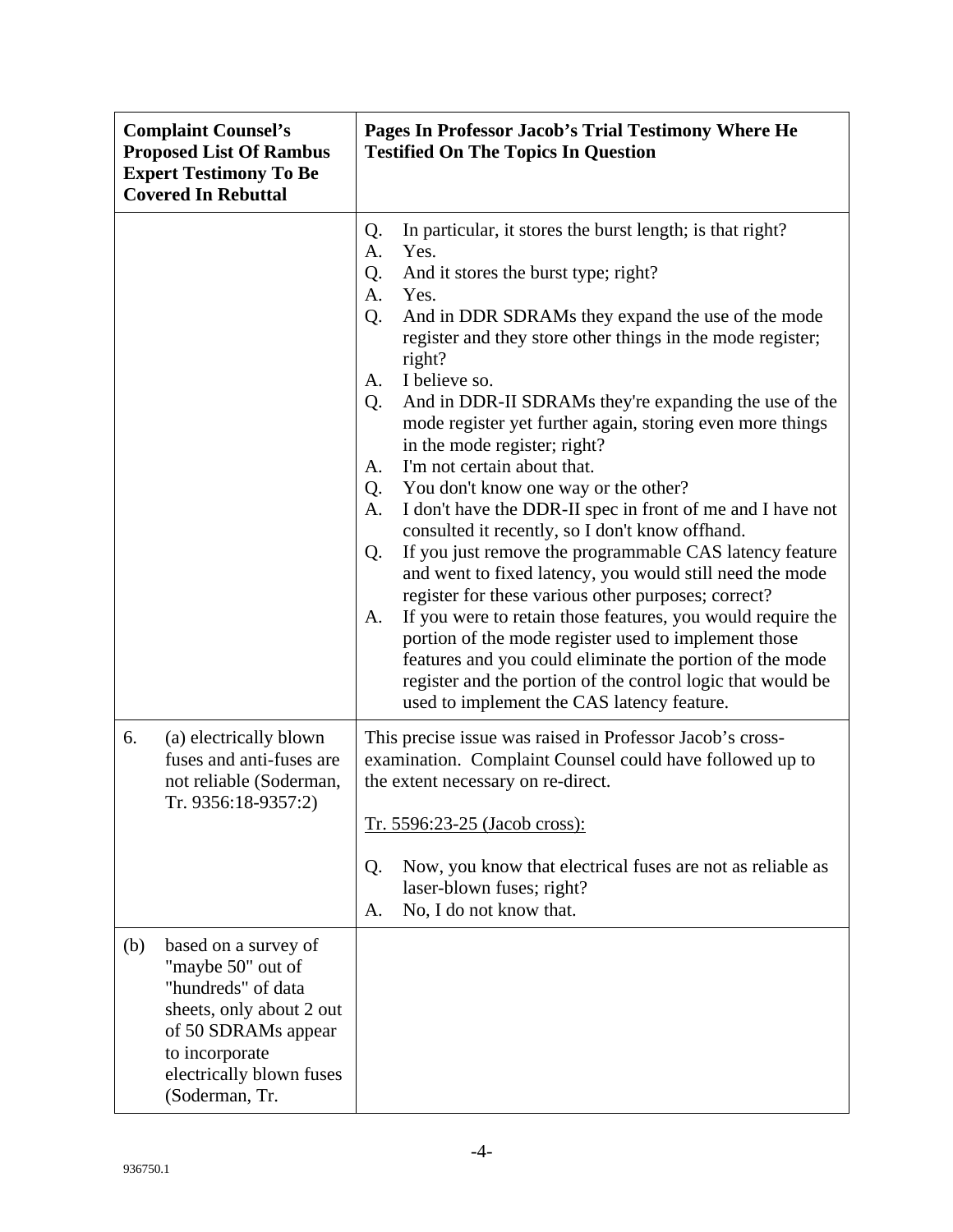| <b>Complaint Counsel's</b><br><b>Proposed List Of Rambus</b><br><b>Expert Testimony To Be</b><br><b>Covered In Rebuttal</b> |                                                                                                                           | Pages In Professor Jacob's Trial Testimony Where He<br><b>Testified On The Topics In Question</b>                                                                                                                                                                                                                                                                                                                                                                                                                                                                                                                                                                                                                                                                                                                                                                                                                                                                                                                                      |
|-----------------------------------------------------------------------------------------------------------------------------|---------------------------------------------------------------------------------------------------------------------------|----------------------------------------------------------------------------------------------------------------------------------------------------------------------------------------------------------------------------------------------------------------------------------------------------------------------------------------------------------------------------------------------------------------------------------------------------------------------------------------------------------------------------------------------------------------------------------------------------------------------------------------------------------------------------------------------------------------------------------------------------------------------------------------------------------------------------------------------------------------------------------------------------------------------------------------------------------------------------------------------------------------------------------------|
|                                                                                                                             | 9357:3-9358:1)                                                                                                            |                                                                                                                                                                                                                                                                                                                                                                                                                                                                                                                                                                                                                                                                                                                                                                                                                                                                                                                                                                                                                                        |
| (c)                                                                                                                         | anti-fuse technology is<br>not generally available<br>in DRAMs (Geilhufe,<br>Tr. 9582:20-9583:19;<br>Tr. 9732:11-9734:21) | This issue was raised during Professor Jacob's direct<br>examination and was followed up during cross-examination.<br>Complaint Counsel could have followed up further during re-<br>direct to the extent necessary.                                                                                                                                                                                                                                                                                                                                                                                                                                                                                                                                                                                                                                                                                                                                                                                                                   |
|                                                                                                                             |                                                                                                                           | $Tr. 5381:21 - 5382:1$ (Jacob):                                                                                                                                                                                                                                                                                                                                                                                                                                                                                                                                                                                                                                                                                                                                                                                                                                                                                                                                                                                                        |
|                                                                                                                             |                                                                                                                           | Now, the fuses that are used in synchronous DRAMs<br>Q.<br>today, are they laser blown or electrically blown or both<br>or other?<br>They are both. They are $-$ some manufacturers use laser-<br>A.<br>blown fuses; other manufacturers use electrically blown<br>fuses.                                                                                                                                                                                                                                                                                                                                                                                                                                                                                                                                                                                                                                                                                                                                                              |
|                                                                                                                             |                                                                                                                           | $Tr. 5595:21 - 5596:22 (Jacob - cross):$                                                                                                                                                                                                                                                                                                                                                                                                                                                                                                                                                                                                                                                                                                                                                                                                                                                                                                                                                                                               |
|                                                                                                                             |                                                                                                                           | And you also mentioned that another type of fuse is an<br>Q.<br>electrical fuse; right?<br>An electrically blown fuse, correct.<br>A.<br>And you said that some DRAM manufacturers are using<br>Q.<br>electrically blown fuses; right?<br>Yes, I did.<br>A.<br>What DRAM manufacturers are those?<br>Q.<br>I believe Infineon and Micron and possibly Hynix.<br>A.<br>And do you know what parts they're using those electrical<br>Q.<br>fuses in?<br>I don't know the part numbers.<br>А.<br>Do you know how many parts Micron is using electrical<br>Q.<br>fuses in?<br>I believe a substantial number.<br>A.<br>Is Micron using the electrical fuses in all of its DRAM<br>Q.<br>products?<br>I don't know if it's all, but I believe it's a substantial<br>A.<br>number. That's my understanding.<br>Do you know how many?<br>Q.<br>A substantial number of the parts that they create.<br>A.<br>Do you know what percentage?<br>Q.<br>No.<br>A.<br>Do you know what percentage of Infineon's parts use<br>Q.<br>electrical fuses? |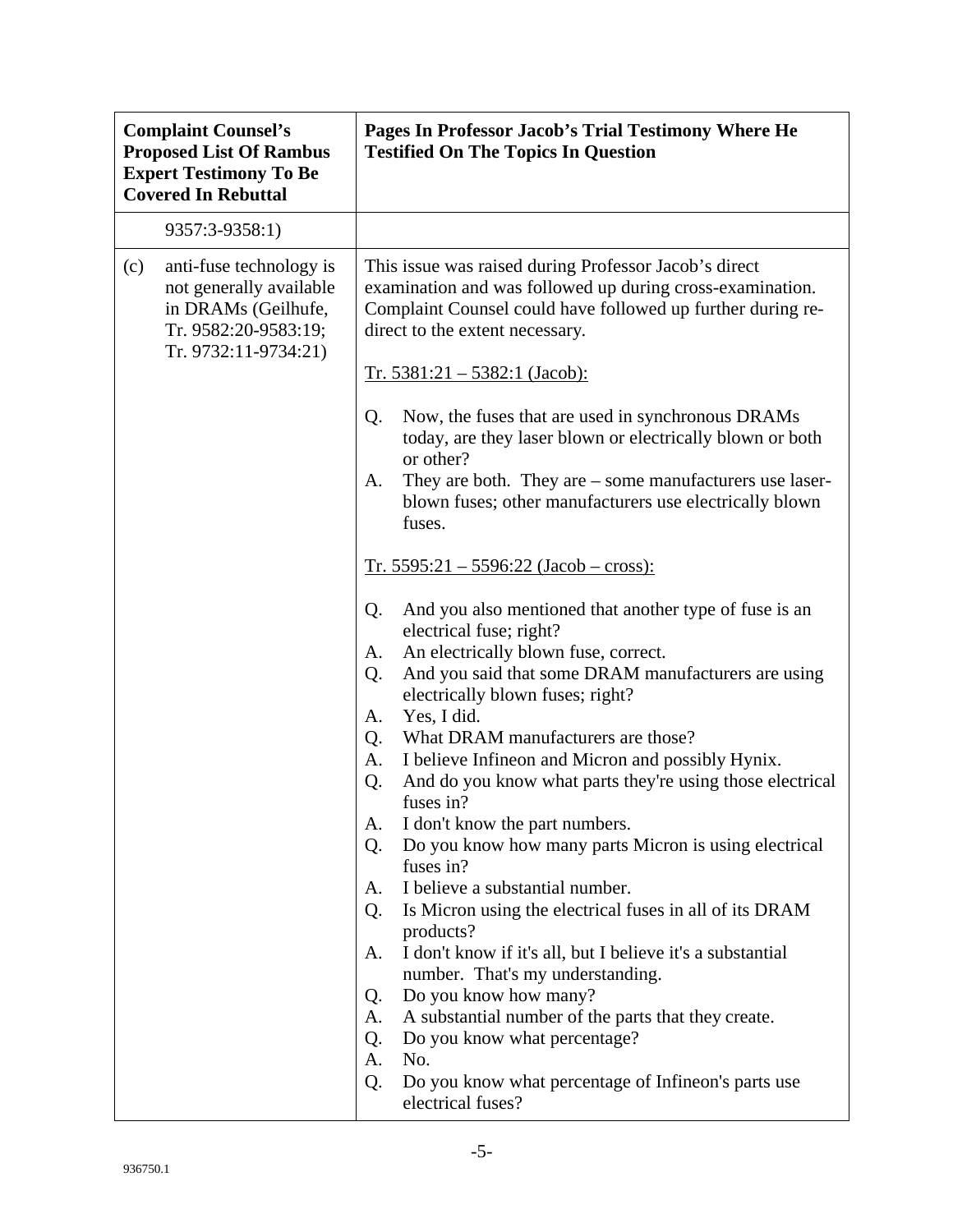| <b>Complaint Counsel's</b><br><b>Proposed List Of Rambus</b><br><b>Expert Testimony To Be</b><br><b>Covered In Rebuttal</b> |                                                                                                                                                                                                                                                                                                  | Pages In Professor Jacob's Trial Testimony Where He<br><b>Testified On The Topics In Question</b>                                                                                            |
|-----------------------------------------------------------------------------------------------------------------------------|--------------------------------------------------------------------------------------------------------------------------------------------------------------------------------------------------------------------------------------------------------------------------------------------------|----------------------------------------------------------------------------------------------------------------------------------------------------------------------------------------------|
|                                                                                                                             |                                                                                                                                                                                                                                                                                                  | No, I do not.<br>A.                                                                                                                                                                          |
| (d)                                                                                                                         | the use of laser blown<br>fuses would lead to<br>reduced yield due to<br>speed distribution<br>(Geilhufe, Tr.<br>9585:21-9586:9)                                                                                                                                                                 |                                                                                                                                                                                              |
| 7.                                                                                                                          | (a) based on the number<br>of bits provided for in<br>the JEDEC standard as<br>adopted (and not on<br>industry usage or<br>practice), setting CAS<br>latency and burst length<br>via pins each would<br>require three bits of<br>information (Geilhufe,<br>Tr. 9589:22-9590:6;<br>9599:8-9600:1) |                                                                                                                                                                                              |
| (b)                                                                                                                         | it would be necessary to<br>add pins (Geilhufe, Tr.<br>9724:16-21;9741:8-974<br>2:1; Soderman, T                                                                                                                                                                                                 | See below at pp. 13-14 (Jacob point 2) for Professor Jacob's<br>testimony about adding pins.                                                                                                 |
| 8.                                                                                                                          | running a single edge<br>clock at a higher<br>frequency (a) would<br>cause significant clock<br>distribution problems<br>(Soderman, Tr.<br>9393:20-9394:8)                                                                                                                                       | See below at pp. 16-17 (Jacob point 5) for Professor Jacob's<br>testimony about the advantages and disadvantages of running a<br>single edge clock at a higher frequency.                    |
| (b)                                                                                                                         | would require<br>on-DIMM clock<br>circuitry and possibly<br>an on-DIMM<br>PLL/DLL, which would<br>cost \$3.80 (Geilhufe,                                                                                                                                                                         | Complaint Counsel has already introduced evidence<br>anticipating and attempting to rebut Mr. Geilhufe's cost figure<br>relating to an on-DIMM PLL/DLL:<br>Tr. $6049:6 - 6050:19$ (Goodman): |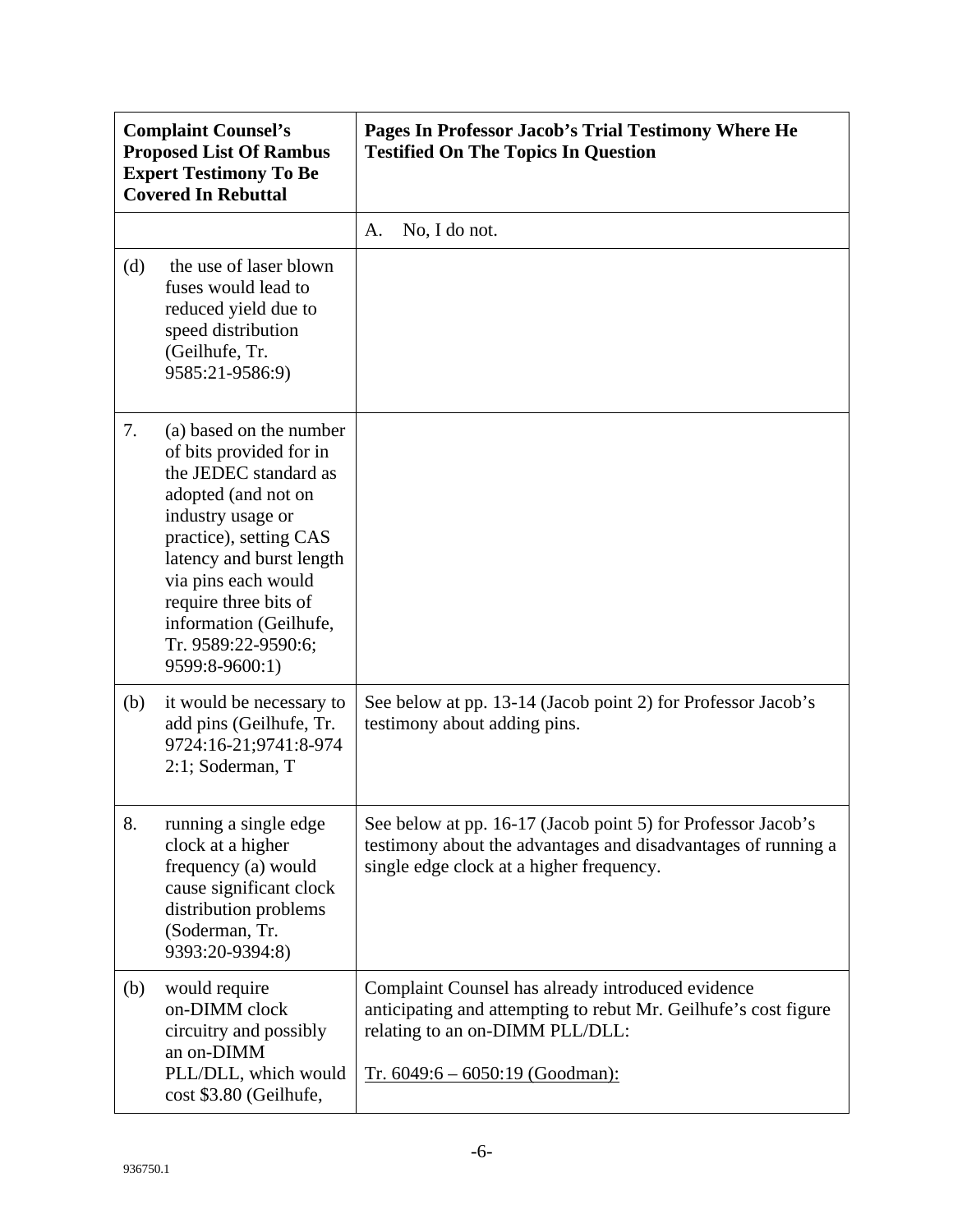| <b>Complaint Counsel's</b><br><b>Proposed List Of Rambus</b><br><b>Expert Testimony To Be</b><br><b>Covered In Rebuttal</b> | Pages In Professor Jacob's Trial Testimony Where He<br><b>Testified On The Topics In Question</b>                                                                                                                                                                                                                                                                                                                                                                                                                                                                                                                                                                                                                                                                                                                                                                                                                                                                                                                                                                                                                                                                                                                                                                                                                                                                                                                                                                                                                                                                                  |
|-----------------------------------------------------------------------------------------------------------------------------|------------------------------------------------------------------------------------------------------------------------------------------------------------------------------------------------------------------------------------------------------------------------------------------------------------------------------------------------------------------------------------------------------------------------------------------------------------------------------------------------------------------------------------------------------------------------------------------------------------------------------------------------------------------------------------------------------------------------------------------------------------------------------------------------------------------------------------------------------------------------------------------------------------------------------------------------------------------------------------------------------------------------------------------------------------------------------------------------------------------------------------------------------------------------------------------------------------------------------------------------------------------------------------------------------------------------------------------------------------------------------------------------------------------------------------------------------------------------------------------------------------------------------------------------------------------------------------|
| Tr. 9609:17-9610:5)                                                                                                         | Q.<br>Do you know how much a standard PLL costs?<br>I believe it's generally around \$1.<br>A.<br>And in light of these modifications, would the PLL for<br>Q.<br>Kentron be cheaper or more expensive?<br>It's going to be more expensive, slightly more expensive,<br>A.<br>because it has more features.<br>Are these features complicated?<br>Q.<br>No.<br>А.<br>And the volume relationship that we described earlier<br>Q.<br>would also be applicable to this situation?<br>A.<br>Yes.<br>Are you aware of what determines the cost of the PLL?<br>Q.<br>No.<br>А.<br>And who manufactures PLLs?<br>Q.<br>A.<br>There's several companies. The one that we're working<br>with is called ICS.<br>Q.<br>So, that's the sole source for your PLL?<br>А.<br>Currently.<br>Q.<br>Are you currently in discussions with other companies?<br>А.<br>Yes.<br>Q.<br>What is the purpose of the PLL in the QBM module?<br>Again, it's a -- it provides the various clocks that are<br>A.<br>required in the technology, at 1x, 1x90 and 2x.<br>Is the \$2 the initial cost?<br>Q.<br>No, it will be slightly higher at launch, but we expect it to<br>A.<br>come down pretty rapidly in cost.<br>Do you have an expectation for at what volume that<br>Q.<br>would occur?<br>No, again, just we expect QBM to be in high volume<br>A.<br>fairly rapidly.<br>What do you mean by "high volume"?<br>Q.<br>Again, the marketplace is very large, and we're looking<br>A.<br>at, you know, getting some type of market share that would<br>immediately put us into a high-volume category. |
| 9.<br>moving the DLL to the<br>module would cost<br>\$3.80 for the DLL<br>(Geilhufe, Tr.<br>9613:13-25)                     | This is covered in point 8, above.                                                                                                                                                                                                                                                                                                                                                                                                                                                                                                                                                                                                                                                                                                                                                                                                                                                                                                                                                                                                                                                                                                                                                                                                                                                                                                                                                                                                                                                                                                                                                 |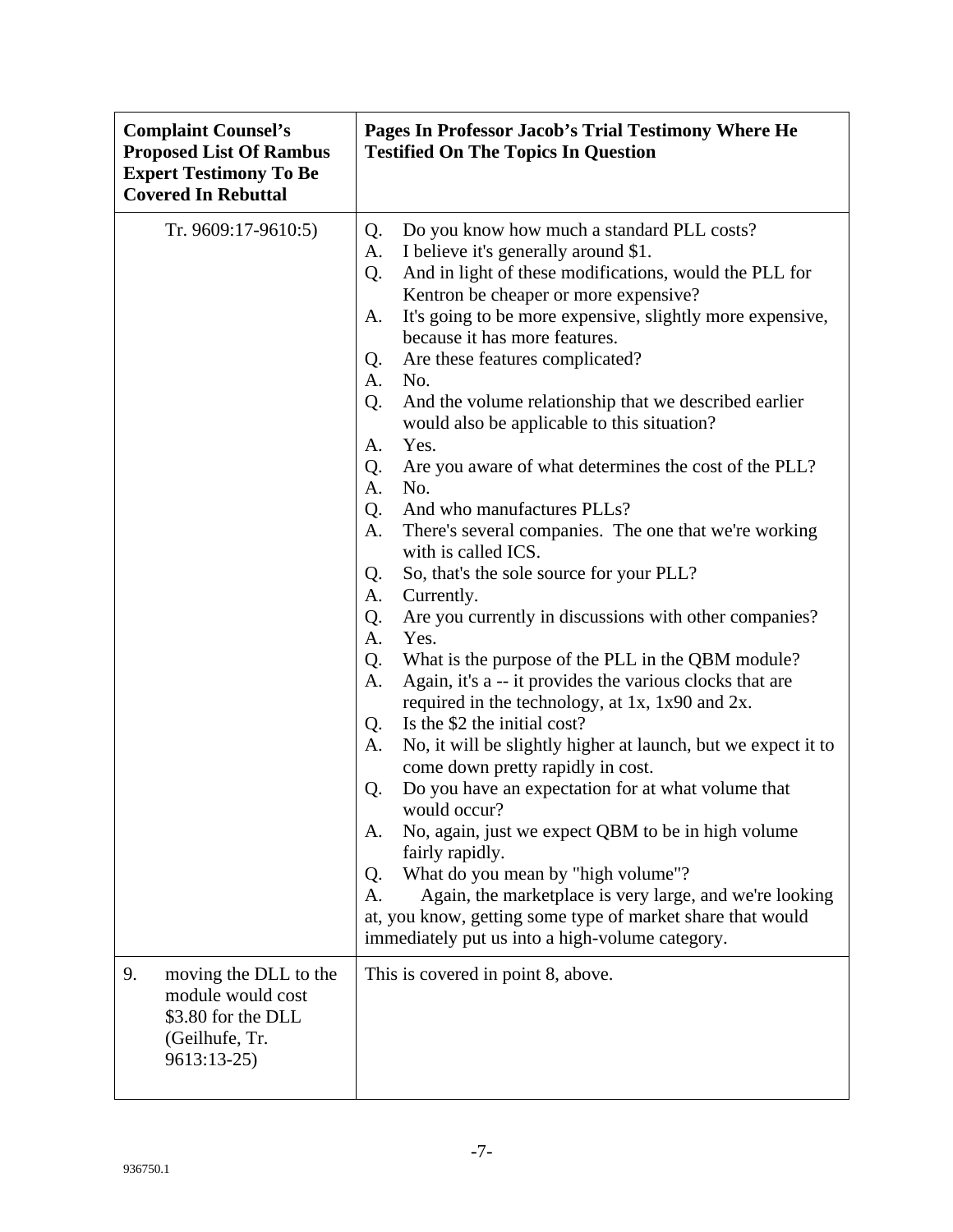| <b>Complaint Counsel's</b><br><b>Proposed List Of Rambus</b><br><b>Expert Testimony To Be</b><br><b>Covered In Rebuttal</b>                                  | Pages In Professor Jacob's Trial Testimony Where He<br><b>Testified On The Topics In Question</b>                                                                                                                                                                                                                                                                                                                                                                                                                                                                                                                                                                                                                                                                                                                                                                                                                                                                                                                                                                                                                                                                                                                                                                                                                                          |
|--------------------------------------------------------------------------------------------------------------------------------------------------------------|--------------------------------------------------------------------------------------------------------------------------------------------------------------------------------------------------------------------------------------------------------------------------------------------------------------------------------------------------------------------------------------------------------------------------------------------------------------------------------------------------------------------------------------------------------------------------------------------------------------------------------------------------------------------------------------------------------------------------------------------------------------------------------------------------------------------------------------------------------------------------------------------------------------------------------------------------------------------------------------------------------------------------------------------------------------------------------------------------------------------------------------------------------------------------------------------------------------------------------------------------------------------------------------------------------------------------------------------|
| 10.<br><b>SLDRAM</b> was unable<br>to design a high speed<br>DRAM using Vernier<br>circuitry, without an<br>on-chip DLL<br>(Soderman, Tr.<br>9412:22-9415:9) | This precise issue was raised in Professor Jacob's cross-<br>examination. Complaint Counsel could have followed up to<br>the extent necessary on re-direct. Since Professor Jacob's<br>testimony preceded that of Terry Lee, Complaint Counsel<br>could have also questioned Mr. Lee about this issue once it had<br>been raised.<br>$Tr. 5618:3 - 5621:18 (Jacob - cross):$<br>Now, one of the alternatives that you mentioned yesterday<br>Q.<br>to this idea of using an on-chip DLL was a vernier circuit;<br>right?<br>Yes.<br>A.<br>Q.<br>And you're aware, correct, that the SLDRAM chip<br>designed by SyncLink used a vernier?<br>Yes, I am.<br>A.<br>And isn't it also true that the SLDRAM chip used an on-<br>Q.<br>chip DLL in addition to the vernier in order to make the<br>timing more accurate?<br>I'm not sure what you mean by making the timing more<br>A.<br>accurate. The DLL was not used to capture data. That's<br>not the timing that it was making more accurate.<br>So I don't know what you're getting at.<br>Well, you testified in your deposition that the purpose of<br>Q.<br>that DLL on top of the vernier in SyncLink SLDRAMs<br>was to make the timing more accurate, didn't you?<br>I didn't say it was on top of the vernier.<br>А.<br>Could we turn to your deposition, at page 167. And on<br>Q. |
|                                                                                                                                                              | that page, we're discussing a conversation that you had<br>with Mr. Terry Lee of Micron about the use of verniers<br>and DLLs and SLDRAMs.<br>Do you see that?                                                                                                                                                                                                                                                                                                                                                                                                                                                                                                                                                                                                                                                                                                                                                                                                                                                                                                                                                                                                                                                                                                                                                                             |
|                                                                                                                                                              | Yes, I do.<br>A.<br>And you're describing what Mr. Lee told you in your<br>Q.<br>response there; right?<br>I am describing my understanding of the way the vernier<br>A.<br>and the DLL are used in the SLDRAM work.<br>And in the sentence of your response, lengthy response<br>Q.<br>that begins at line 17, you state, "And so this static<br>calculation was done, and the vernier was set in each of<br>the DRAMs, and that the DLL was used to make that<br>timing a little bit more accurate"; correct?                                                                                                                                                                                                                                                                                                                                                                                                                                                                                                                                                                                                                                                                                                                                                                                                                            |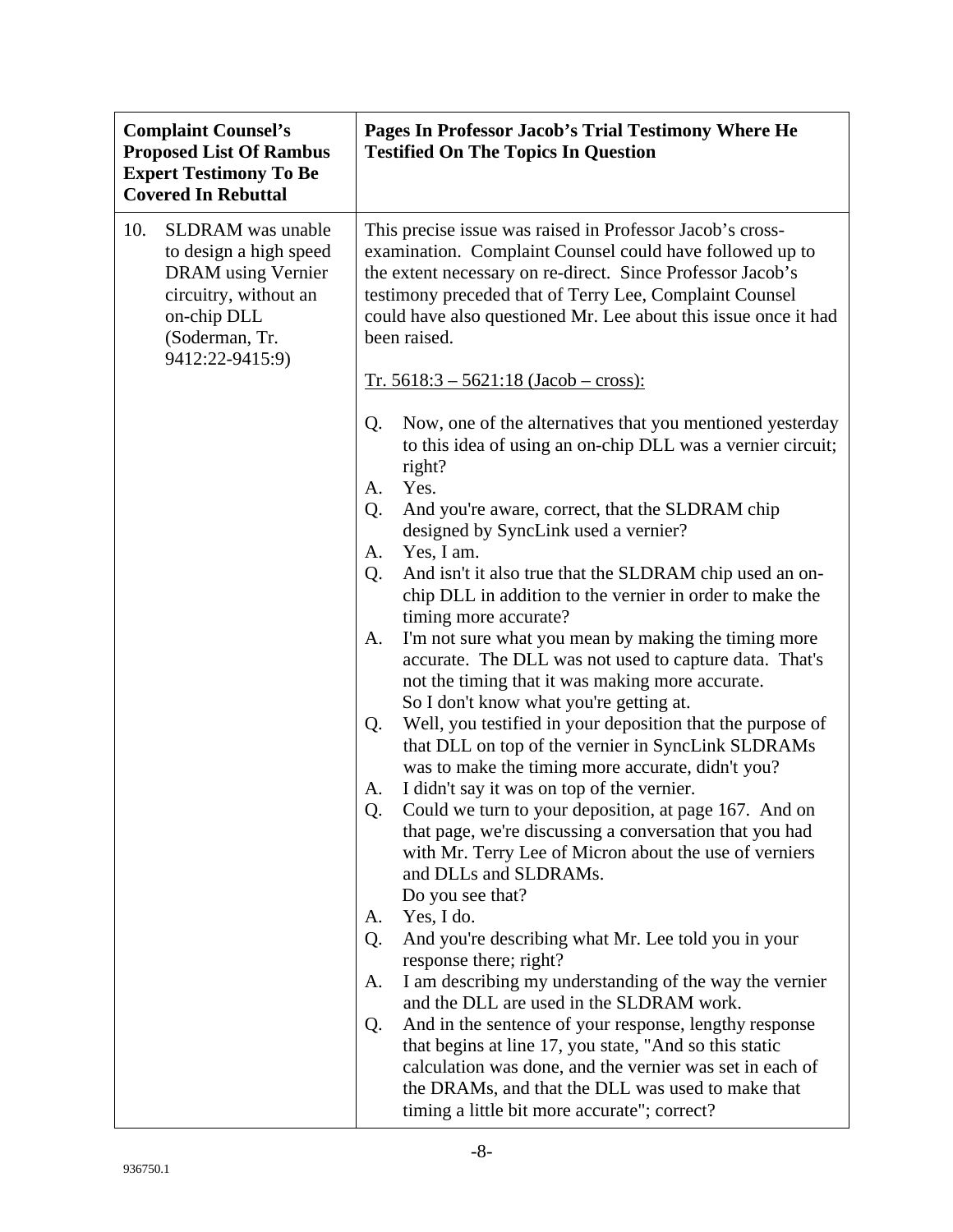| <b>Complaint Counsel's</b><br><b>Proposed List Of Rambus</b><br><b>Expert Testimony To Be</b><br><b>Covered In Rebuttal</b> | Pages In Professor Jacob's Trial Testimony Where He<br><b>Testified On The Topics In Question</b> |
|-----------------------------------------------------------------------------------------------------------------------------|---------------------------------------------------------------------------------------------------|
|                                                                                                                             | MR. OLIVER: Objection, Your Honor.                                                                |
|                                                                                                                             | Counsel has read a half of a sentence here. I                                                     |
|                                                                                                                             | believe if the entire answer is read you'll see that                                              |
|                                                                                                                             | the answer is completely consistent with his testimony                                            |
|                                                                                                                             | this morning.                                                                                     |
|                                                                                                                             | JUDGE McGUIRE: I'll give you that opportunity                                                     |
|                                                                                                                             | to do that either on your questioning or I'll let you                                             |
|                                                                                                                             | interject at this time after he's done with that half                                             |
|                                                                                                                             | question and I guess complete, you know, the                                                      |
|                                                                                                                             | statement.                                                                                        |
|                                                                                                                             | MR. OLIVER: I'd like to do that at this time                                                      |
|                                                                                                                             | if I could, please, Your Honor.                                                                   |
|                                                                                                                             | JUDGE McGUIRE: All right.                                                                         |
|                                                                                                                             | BY MR. DETRE:                                                                                     |
|                                                                                                                             | Q. Do you have the question in mind,                                                              |
|                                                                                                                             | Professor Jacob?                                                                                  |
|                                                                                                                             | A. No, I do not.                                                                                  |
|                                                                                                                             | Q. If we could begin reading at line 17 of your                                                   |
|                                                                                                                             | response, you state, "And so this static calculation                                              |
|                                                                                                                             | was done, and the vernier was set in each of the DRAMs,                                           |
|                                                                                                                             | and that the DLL was used to make that timing a little                                            |
|                                                                                                                             | bit more accurate."                                                                               |
|                                                                                                                             | That's what you stated; correct?                                                                  |
|                                                                                                                             | A. That's what I state there.                                                                     |
|                                                                                                                             | MR. OLIVER: Your Honor, may I read the entire                                                     |
|                                                                                                                             | question?                                                                                         |
|                                                                                                                             | JUDGE McGUIRE: Yes, Mr. Oliver.                                                                   |
|                                                                                                                             | MR. OLIVER: Thanks, Your Honor.<br>Beginning on page 167, line 1, reading through                 |
|                                                                                                                             | page 167, line 25:                                                                                |
|                                                                                                                             | "QUESTION: And what did Mr. Lee tell you about                                                    |
|                                                                                                                             | the use of verniers in DLLs and SLDRAMs?                                                          |
|                                                                                                                             | "ANSWER: He said that contrary to what                                                            |
|                                                                                                                             | Soderman had said, that the SLDRAM part that was built                                            |
|                                                                                                                             | did use verniers. Soderman had said that they                                                     |
|                                                                                                                             | abandoned the use of a vernier in favor of a DLL and                                              |
|                                                                                                                             | therefore that the vernier is a useless mechanism. Lee                                            |
|                                                                                                                             | said that the verniers were used at both the controller                                           |
|                                                                                                                             | side and the DRAM side to capture data.                                                           |
|                                                                                                                             | "They were used to, quote-unquote, level the                                                      |
|                                                                                                                             | bus so that all DRAMs responded to transactions at                                                |
|                                                                                                                             | nominally the same time so that even though a nearby                                              |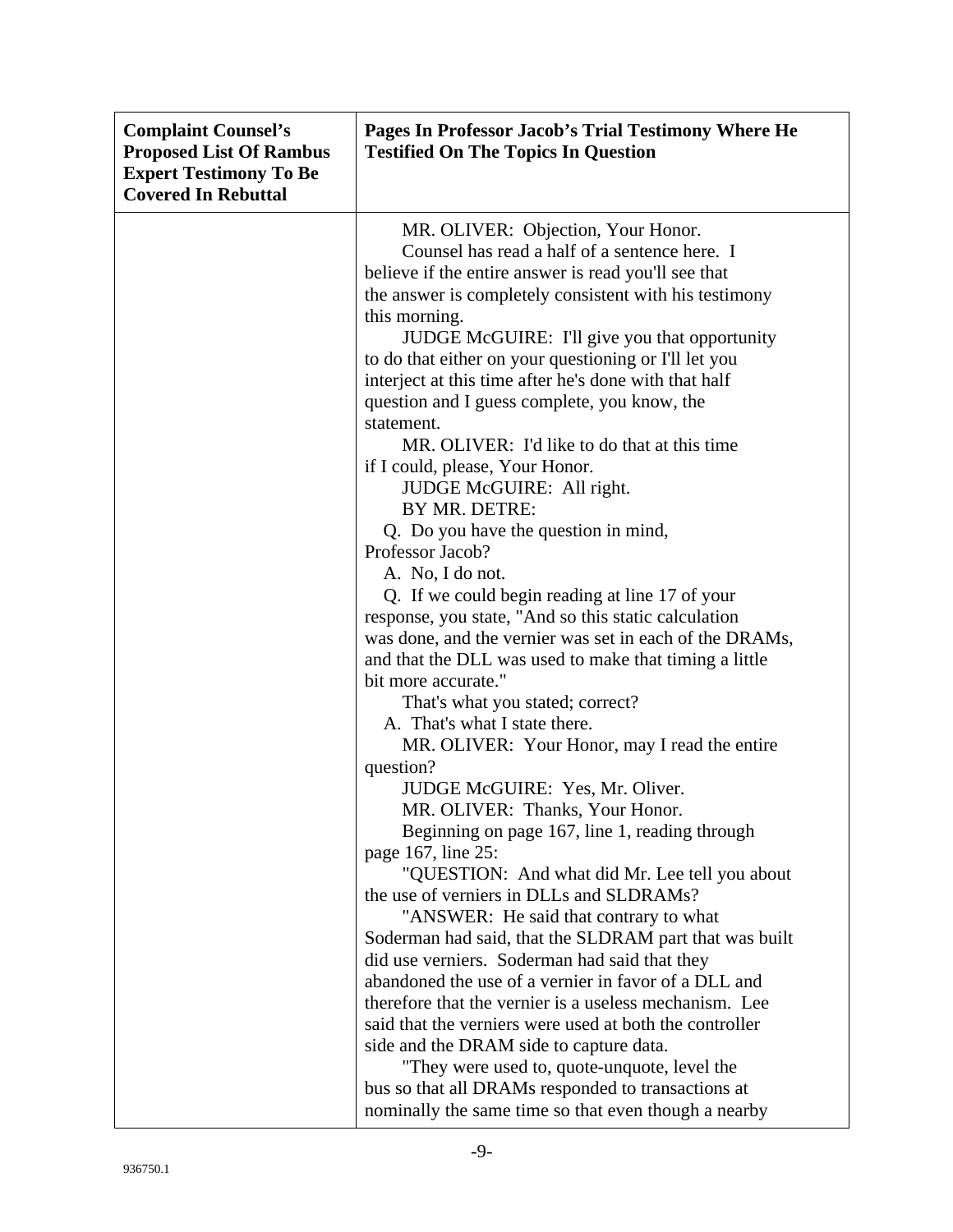|     | <b>Complaint Counsel's</b><br><b>Proposed List Of Rambus</b><br><b>Expert Testimony To Be</b><br><b>Covered In Rebuttal</b>                  | Pages In Professor Jacob's Trial Testimony Where He<br><b>Testified On The Topics In Question</b>                                                                                                                                                                                                                                                                                                                                                                                                                                                                                                                                                                                     |
|-----|----------------------------------------------------------------------------------------------------------------------------------------------|---------------------------------------------------------------------------------------------------------------------------------------------------------------------------------------------------------------------------------------------------------------------------------------------------------------------------------------------------------------------------------------------------------------------------------------------------------------------------------------------------------------------------------------------------------------------------------------------------------------------------------------------------------------------------------------|
|     |                                                                                                                                              | DRAM would receive a request sooner than a faraway<br>DRAM, the nearby DRAM would delay its response so that<br>it appeared -- so that it would write things out onto<br>the bus at the same time that the further-away DRAM<br>would.<br>"And so this static calculation was done, and<br>the vernier was set in each of the DRAMs, and that the<br>DLL was used to make that timing a little bit more<br>accurate, and that the verniers were used to delay the<br>data with respect to the strobe so that the strobe<br>captured the data.<br>"So the verniers, according to Mr. Lee, were<br>used in the capture of data and not the DLL. That's my<br>recollection."             |
| 11. | because the proposed<br>alternatives didn't<br>include circuit designs,<br>they were poorly<br>thought out (Geilhufe,<br>Tr. 9673:17-9674:5) | The inadequacy of Professor Jacob's investigation of the<br>proposed alternatives was raised on cross-examination.<br>Complaint Counsel could have followed up on redirect to the<br>extent necessary.<br>$Tr. 5591:9-17 (Jacob - cross):$<br>Q. Now, other than with respect to those three<br>alternatives that I just mentioned now that you<br>discussed yesterday, increasing the number of pins on<br>the DRAM, increasing the number of pins on the module<br>and using the burst terminate command for burst length,<br>you did no simulation or modeling of any kind with<br>respect to the other alternatives you testified about;<br>correct?<br>A. Not that I can recall. |
| 12. | DDR II (a) expands the<br>use of programmable<br><b>CAS</b> latency<br>(Soderman, Tr.<br>9351:7-9353:3)                                      |                                                                                                                                                                                                                                                                                                                                                                                                                                                                                                                                                                                                                                                                                       |
| (b) | initially planned to use<br>a single burst length,                                                                                           | As set out below, Complaint Counsel's witnesses testified to<br>this exact point on cross examination (prior to the testimony of                                                                                                                                                                                                                                                                                                                                                                                                                                                                                                                                                      |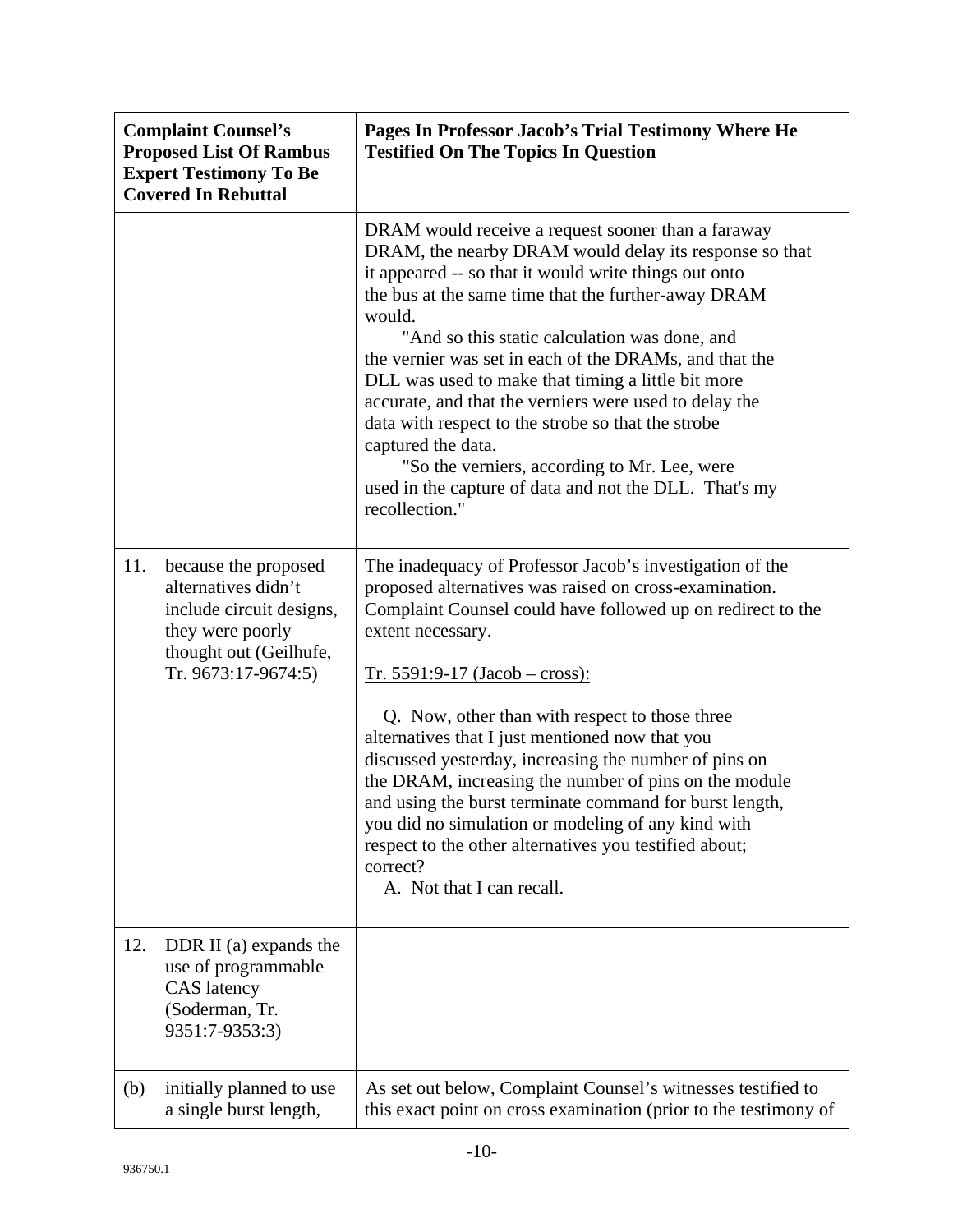| <b>Complaint Counsel's</b><br><b>Proposed List Of Rambus</b><br><b>Expert Testimony To Be</b><br><b>Covered In Rebuttal</b> | Pages In Professor Jacob's Trial Testimony Where He<br><b>Testified On The Topics In Question</b>                                                                                                                                                                                                                                                                                                                                                                                                                                                                                                                                                                                                                                                                                                                                                                            |
|-----------------------------------------------------------------------------------------------------------------------------|------------------------------------------------------------------------------------------------------------------------------------------------------------------------------------------------------------------------------------------------------------------------------------------------------------------------------------------------------------------------------------------------------------------------------------------------------------------------------------------------------------------------------------------------------------------------------------------------------------------------------------------------------------------------------------------------------------------------------------------------------------------------------------------------------------------------------------------------------------------------------|
| but subsequently<br>reverted to<br>programmable burst                                                                       | both Professor Jacob and Mr. Lee). Complaint Counsel could<br>have asked these witnesses to address the issue.                                                                                                                                                                                                                                                                                                                                                                                                                                                                                                                                                                                                                                                                                                                                                               |
| length (Soderman, Tr.<br>9369:12-23)                                                                                        | <u>Tr. 4633:11-13 (Macri):</u>                                                                                                                                                                                                                                                                                                                                                                                                                                                                                                                                                                                                                                                                                                                                                                                                                                               |
|                                                                                                                             | A. Is programmable burst length using the mode<br>register part of the proposed DDR2 standard?<br>A. Yes.                                                                                                                                                                                                                                                                                                                                                                                                                                                                                                                                                                                                                                                                                                                                                                    |
|                                                                                                                             | $Tr. 4675:17 - 4676:9 (Macri - cross):$                                                                                                                                                                                                                                                                                                                                                                                                                                                                                                                                                                                                                                                                                                                                                                                                                                      |
|                                                                                                                             | A. What was the change that related to burst<br>length that occurred during the time period June<br>through September 2001?<br>A. The committee had received a presentation by<br>both Intel and AMD that showed there were performance<br>gains for adding back burst eight and also showing<br>performance gains by adding a very simple burst<br>interrupt so that you could interrupt a burst eight and<br>turn it into a burst four. Those presentations were<br>justified on performance, but they were also justified<br>on the fact that they would be nondisruptive changes to<br>the design.<br>A. But it hadn't been disruptive to have in the<br>design a fixed burst length up until that point, had<br>it?<br>A. Our goal was simplicity, and since previously<br>no one was able to come up with a performance<br>justification, that's why we simplified it. |
|                                                                                                                             | $Tr. 2833:25 - 2834:21$ (Krashinsky –cross):                                                                                                                                                                                                                                                                                                                                                                                                                                                                                                                                                                                                                                                                                                                                                                                                                                 |
|                                                                                                                             | Did JEDEC, in connection with the DDR-II<br>specification, also consider eliminating programmable<br>latency for burst length or programmable -- I'm<br>sorry -- did JEDEC also consider eliminating<br>programmable burst length?<br>A. At the time we were set for one programmable<br>burst length.<br>JUDGE McGUIRE: All right. Now, again, so that<br>I understand it in context, you're talking about in the<br>period of time that he attended these meetings; is that                                                                                                                                                                                                                                                                                                                                                                                                |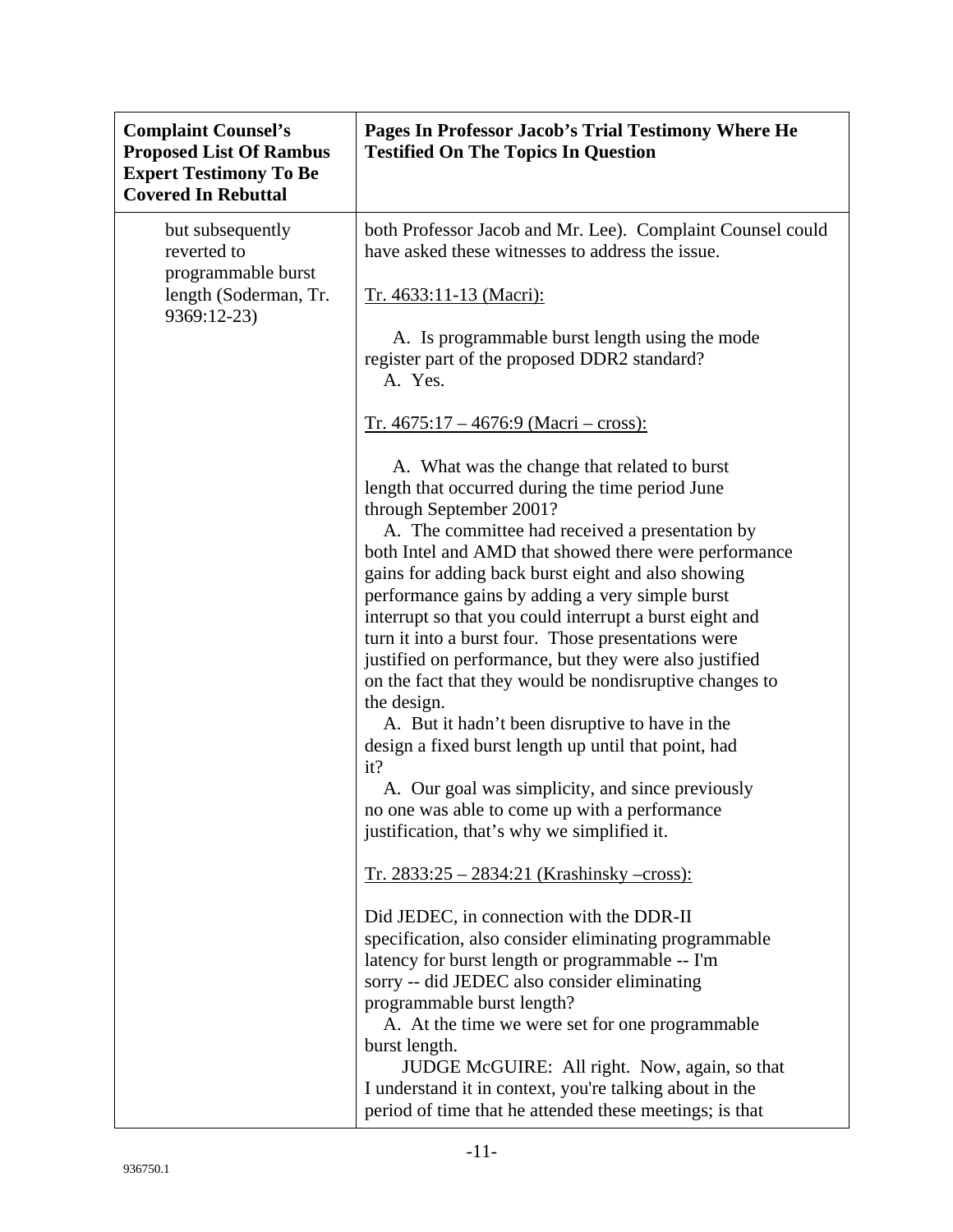| <b>Complaint Counsel's</b><br><b>Proposed List Of Rambus</b><br><b>Expert Testimony To Be</b><br><b>Covered In Rebuttal</b>        | Pages In Professor Jacob's Trial Testimony Where He<br><b>Testified On The Topics In Question</b>                                                                                                                                                                                                                                                                                  |
|------------------------------------------------------------------------------------------------------------------------------------|------------------------------------------------------------------------------------------------------------------------------------------------------------------------------------------------------------------------------------------------------------------------------------------------------------------------------------------------------------------------------------|
|                                                                                                                                    | correct?<br>MR. STONE: Yes, I am, Your Honor.<br>JUDGE McGUIRE: All right.<br>BY MR. STONE:<br>Q. At the time 2000 and 2001, isn't it correct<br>that JEDEC was considering using a single burst length<br>for DDR-II?<br>A. Correct.<br>Q. And they had developed their preliminary<br>specification on the basis of a single burst length for<br>DDR-II; correct?<br>A. Correct. |
| limits the use of the<br>(c)<br>burst terminate<br>command because of<br>timing difficulties<br>(Soderman, Tr.<br>9376:19-9377:20) |                                                                                                                                                                                                                                                                                                                                                                                    |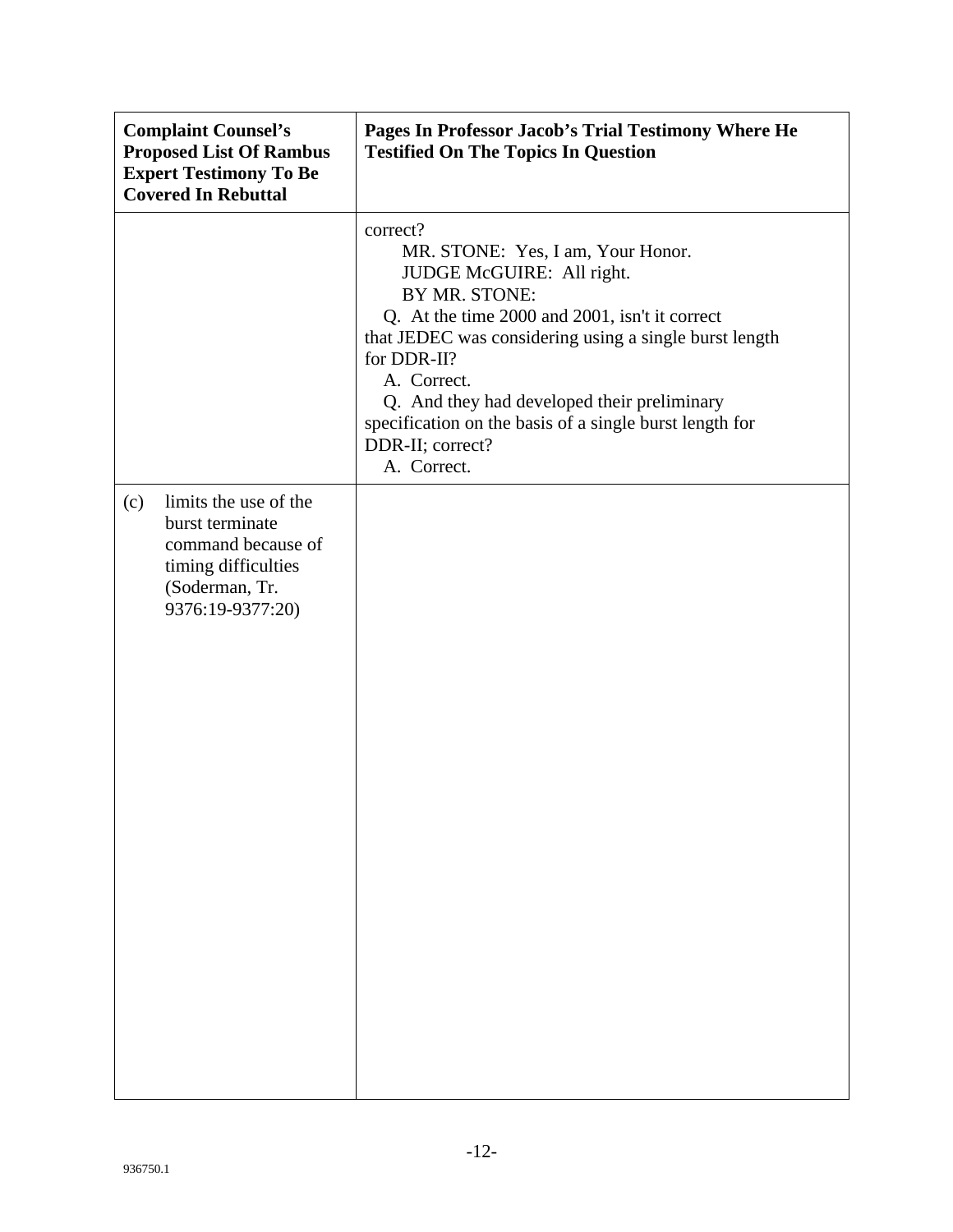| <b>Complaint Counsel's</b><br><b>Proposed List Of Rambus</b><br><b>Expert Testimony To Be</b><br><b>Covered In Rebuttal</b>                                                                              | Pages In Professor Jacob's Trial Testimony Where He<br><b>Testified On The Topics In Question</b>                                                                                                                                                                                                                                                                                                                                                                                                                                                                                                                                                                                                                                                                                                                                                                                                                                                                                                                                                                                                                                                                                                                                                                                                                                                                                                                                                                                                                                                                                                                                                                                                                                                                                                                                                                                                               |  |
|----------------------------------------------------------------------------------------------------------------------------------------------------------------------------------------------------------|-----------------------------------------------------------------------------------------------------------------------------------------------------------------------------------------------------------------------------------------------------------------------------------------------------------------------------------------------------------------------------------------------------------------------------------------------------------------------------------------------------------------------------------------------------------------------------------------------------------------------------------------------------------------------------------------------------------------------------------------------------------------------------------------------------------------------------------------------------------------------------------------------------------------------------------------------------------------------------------------------------------------------------------------------------------------------------------------------------------------------------------------------------------------------------------------------------------------------------------------------------------------------------------------------------------------------------------------------------------------------------------------------------------------------------------------------------------------------------------------------------------------------------------------------------------------------------------------------------------------------------------------------------------------------------------------------------------------------------------------------------------------------------------------------------------------------------------------------------------------------------------------------------------------|--|
| <b>JACOB TOPICS</b>                                                                                                                                                                                      |                                                                                                                                                                                                                                                                                                                                                                                                                                                                                                                                                                                                                                                                                                                                                                                                                                                                                                                                                                                                                                                                                                                                                                                                                                                                                                                                                                                                                                                                                                                                                                                                                                                                                                                                                                                                                                                                                                                 |  |
| 1.<br>The proposed<br>alternatives of using<br>fixed CAS latency<br>and/or burst length<br>would not have<br>involved the<br>disadvantages or<br>expense claimed by<br>Dr. Soderman and<br>Mr. Geilhufe. | Professor Jacob testified extensively about the alternatives of<br>using fixed CAS latency and/or burst length extensively in his<br>direct examination (Tr. 5371:2 – 5378:16, 5398:25 – 5403:1).<br>In this testimony he attempted to respond to various of the<br>disadvantages raised by Dr. Soderman and Mr. Geilhufe. For<br>example, with respect to the added expense of fixed CAS<br>latency, Professor Jacob testified as follows:<br>$Tr. 5376:5 - 5377:11 (Jacob):$<br>Now, in comparison with use of a mode register to<br>Q.<br>program CAS latency, what advantages, if any, would<br>have been realized by using fixed CAS latency in the<br>1991 to 1996 time period?<br>It would be potentially a simpler design. Certainly you<br>A.<br>don't have a mode register, so that's a simpler mechanism.<br>You potentially would have fewer testing stages, and<br>again, that depends on where you decide to fix the CAS<br>latency. For example, if you fix it earlier in the design<br>stage, you don't actually have to test the fabricated part for<br>multiple CAS latencies. So the test costs and design costs<br>can go down.<br>You referred to a simpler design. Why do you include<br>Q.<br>that as among the advantages?<br>Well, because you don't have to build and test a mode<br>Α.<br>register.<br>Are you familiar with the term "die size"?<br>Q.<br>Yes, I am.<br>А.<br>And what does "die size" mean?<br>Q.<br>Thank you.<br>A.<br>It's the size of the semiconductor die. And the cost of<br>manufacturing goes roughly with the area to the third<br>power, the area of this semiconductor part, so if you have<br>a part that is 1 percent larger, it's approximately 3 percent<br>more expensive to manufacture. So for example, if you<br>eliminate a mode register, you eliminate some of the size<br>of the part and it can make it smaller and therefore<br>cheaper. |  |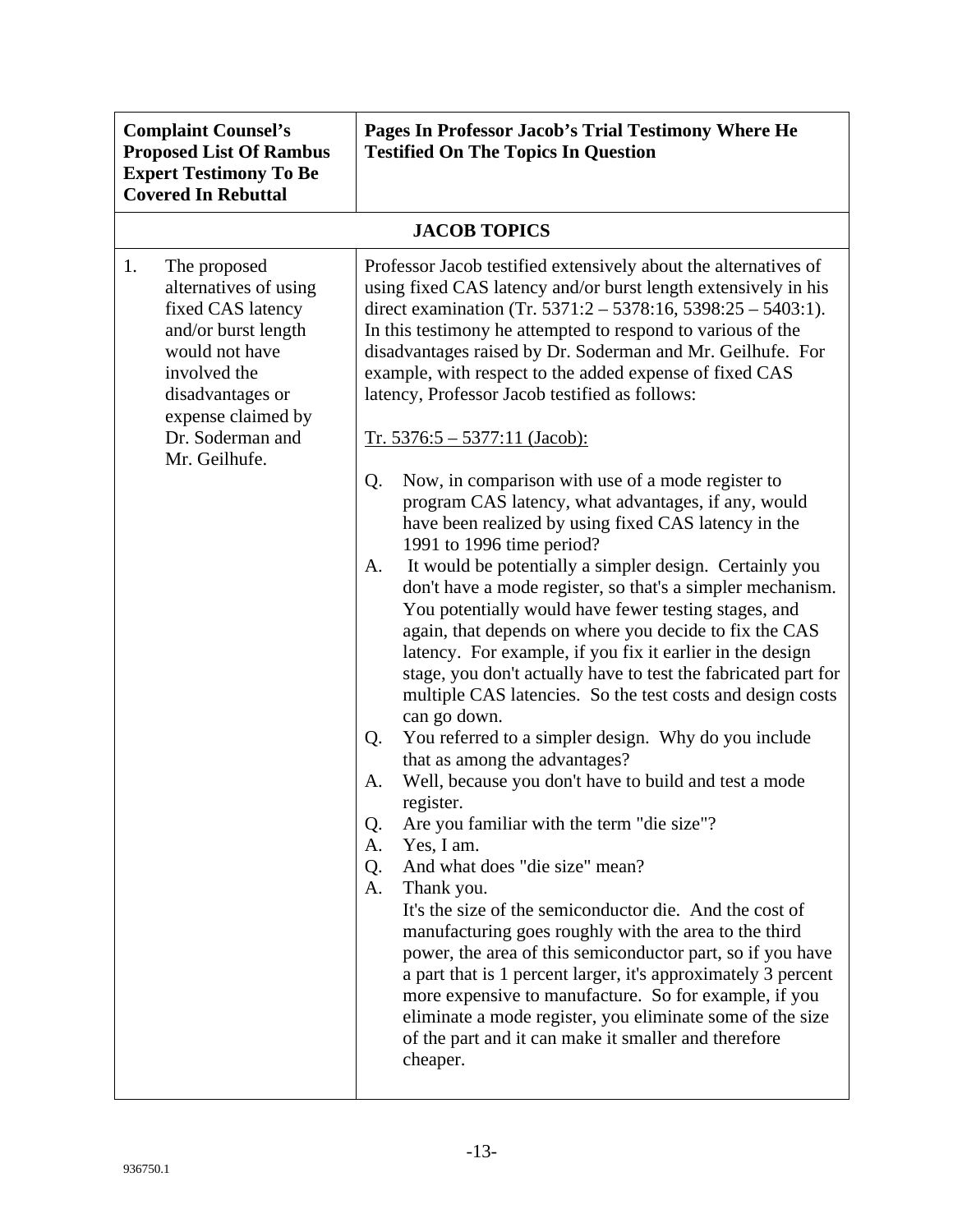| <b>Complaint Counsel's</b><br><b>Proposed List Of Rambus</b><br><b>Expert Testimony To Be</b><br><b>Covered In Rebuttal</b>                                                                                                                    | Pages In Professor Jacob's Trial Testimony Where He<br><b>Testified On The Topics In Question</b>                                                                                                                                                                                                                                                                                                                                                                                                                                                                |
|------------------------------------------------------------------------------------------------------------------------------------------------------------------------------------------------------------------------------------------------|------------------------------------------------------------------------------------------------------------------------------------------------------------------------------------------------------------------------------------------------------------------------------------------------------------------------------------------------------------------------------------------------------------------------------------------------------------------------------------------------------------------------------------------------------------------|
| 2.<br><b>Setting CAS latency</b><br>and/or burst length in<br>the read/write<br>command or by means<br>of pins would not<br>involve adding the<br>number of pins, the<br>increased board or<br>controller complexity,<br>or the increased cost | Professor Jacob testified extensively about the alternatives of<br>setting CAS latency and/or burst length in the read/write<br>command or by means of pins in his direct examination (Tr.<br>55385:22 -5393:20, 5405:13 - 5408:19). In this testimony he<br>responded specifically to the disadvantages raised by Mr.<br>Geilhufe about requiring additional pins and increasing<br>complexity. For example, with respect to these alternatives to<br>programmable CAS latency, Professor Jacob's testimony<br>included the following:<br>Tr. 5387:1-7 (Jacob): |
| projected by Mr.<br>Geilhufe.                                                                                                                                                                                                                  | Now, would this option have required that additional pins<br>Q.<br>be included in the DRAM?<br>Not in all cases. In many examples there are no-connect<br>A<br>pins on DRAMs. There are pins left over after the<br>specification is made that have no function assigned to<br>them, and so these could have been used to transmit this<br>information.                                                                                                                                                                                                          |
|                                                                                                                                                                                                                                                | $Tr. 5388:10 - 5389:10$ (Jacob):                                                                                                                                                                                                                                                                                                                                                                                                                                                                                                                                 |
|                                                                                                                                                                                                                                                | Now, in your opinion, what would the advantages of<br>Q.<br>using a dedicated pin to determine CAS latency have been<br>as opposed to using a mode register to determine CAS                                                                                                                                                                                                                                                                                                                                                                                     |
|                                                                                                                                                                                                                                                | latency?<br>Well, it would be a simpler design because you would<br>А.<br>eliminate the mode register as well as the interface<br>required to put information into the mode register, and it<br>would be a smaller design and therefore a cheaper design<br>to manufacture, so it would be simpler and cheaper.                                                                                                                                                                                                                                                  |
|                                                                                                                                                                                                                                                | Now, in your opinion, what would have been the<br>Q.<br>disadvantages, if any, had JEDEC chosen to use a<br>dedicated pin to determine CAS latency as opposed to<br>using a mode register?                                                                                                                                                                                                                                                                                                                                                                       |
|                                                                                                                                                                                                                                                | If they had no-connect pins available, there would be no<br>A.<br>disadvantage. If there were no no-connect pins available<br>or not enough no-connect pins available, then you would<br>have to add new pins to the package, and that would<br>increase cost. But it would be relatively insignificant.<br>Why do you say it would be relatively insignificant?<br>Q.<br>Because, again, as I said, these -- this type of interface, a<br>А.                                                                                                                    |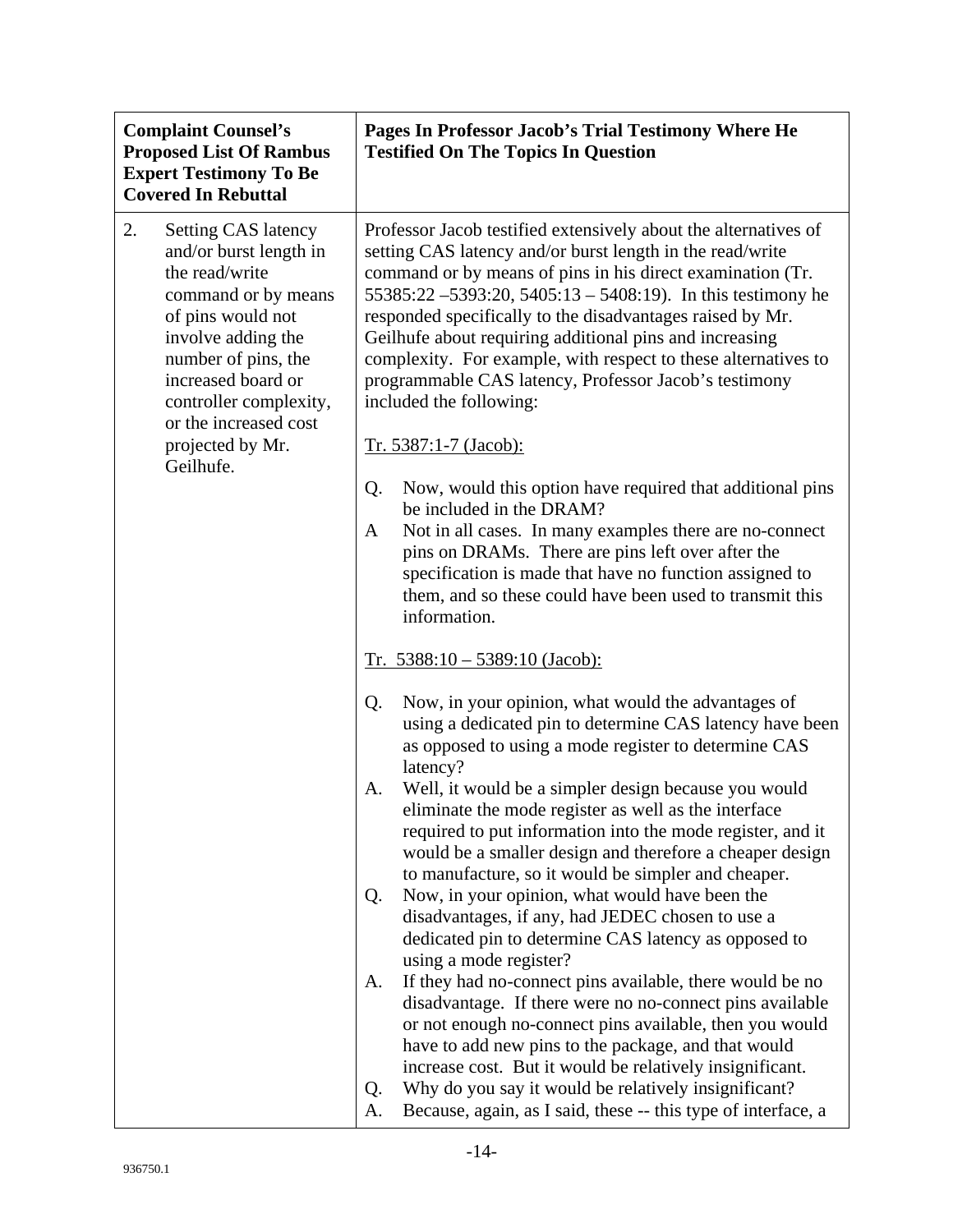| <b>Complaint Counsel's</b><br><b>Proposed List Of Rambus</b><br><b>Expert Testimony To Be</b><br><b>Covered In Rebuttal</b> | Pages In Professor Jacob's Trial Testimony Where He<br><b>Testified On The Topics In Question</b>                                                                                                                                                                                                                                                                                                                                                                                                                                                                                                                                                                                                                                                                                                                                                                                                                                                                                                                                                                                                                                                                                       |
|-----------------------------------------------------------------------------------------------------------------------------|-----------------------------------------------------------------------------------------------------------------------------------------------------------------------------------------------------------------------------------------------------------------------------------------------------------------------------------------------------------------------------------------------------------------------------------------------------------------------------------------------------------------------------------------------------------------------------------------------------------------------------------------------------------------------------------------------------------------------------------------------------------------------------------------------------------------------------------------------------------------------------------------------------------------------------------------------------------------------------------------------------------------------------------------------------------------------------------------------------------------------------------------------------------------------------------------|
|                                                                                                                             | DC-type interface, is much less expensive than adding,<br>for instance, what they call a high-speed pin, a data-type<br>pin.                                                                                                                                                                                                                                                                                                                                                                                                                                                                                                                                                                                                                                                                                                                                                                                                                                                                                                                                                                                                                                                            |
|                                                                                                                             | <u>Tr. 5391:12 - 5392:25 (Jacob):</u>                                                                                                                                                                                                                                                                                                                                                                                                                                                                                                                                                                                                                                                                                                                                                                                                                                                                                                                                                                                                                                                                                                                                                   |
|                                                                                                                             | Now, what, if any, would have been the advantages had<br>Q.<br>JEDEC chosen to explicitly identify CAS latency in the<br>read command rather than using a mode register to<br>program CAS latency?<br>The advantage would be that you would eliminate the<br>A.<br>mode register and the circuitry required to decode special<br>commands and put that information into the mode<br>register, so it would make the part potentially smaller and<br>simpler.<br>And would that have had any implication for cost?<br>Q.<br>Yes. That potentially would reduce the cost of the part.<br>A.<br>What, if any, would have been the disadvantages had<br>Q.<br>JEDEC chose to explicitly identify CAS latency in the<br>read command rather than using a mode register?<br>The disadvantage would be that it would make the<br>A.<br>decoding logic on the DRAM more complex because you<br>would have these additional commands that would need<br>to be decoded, so that would make the part more complex,<br>so you'd have a trade-off there. And if, for example, there<br>were certain combinations that you had to support and<br>you didn't want to redefine, for example, the DQ mask |
|                                                                                                                             | pins in the way I've described, it might require an<br>additional pin.<br>Focusing on the use of existing pins for the moment, you<br>Q.<br>mentioned that it might require more complex decode<br>circuitry?                                                                                                                                                                                                                                                                                                                                                                                                                                                                                                                                                                                                                                                                                                                                                                                                                                                                                                                                                                           |
|                                                                                                                             | Yes.<br>A.<br>How significant would that be?<br>Q.<br>Not very significant. It would be on the order of the<br>A.<br>complexity that you're removing by not having to decode<br>the initialization commands.<br>In other words, on the order of the complexity that would<br>Q.                                                                                                                                                                                                                                                                                                                                                                                                                                                                                                                                                                                                                                                                                                                                                                                                                                                                                                         |
|                                                                                                                             | be removed by taking off the mode register?<br>Absolutely.<br>А.                                                                                                                                                                                                                                                                                                                                                                                                                                                                                                                                                                                                                                                                                                                                                                                                                                                                                                                                                                                                                                                                                                                        |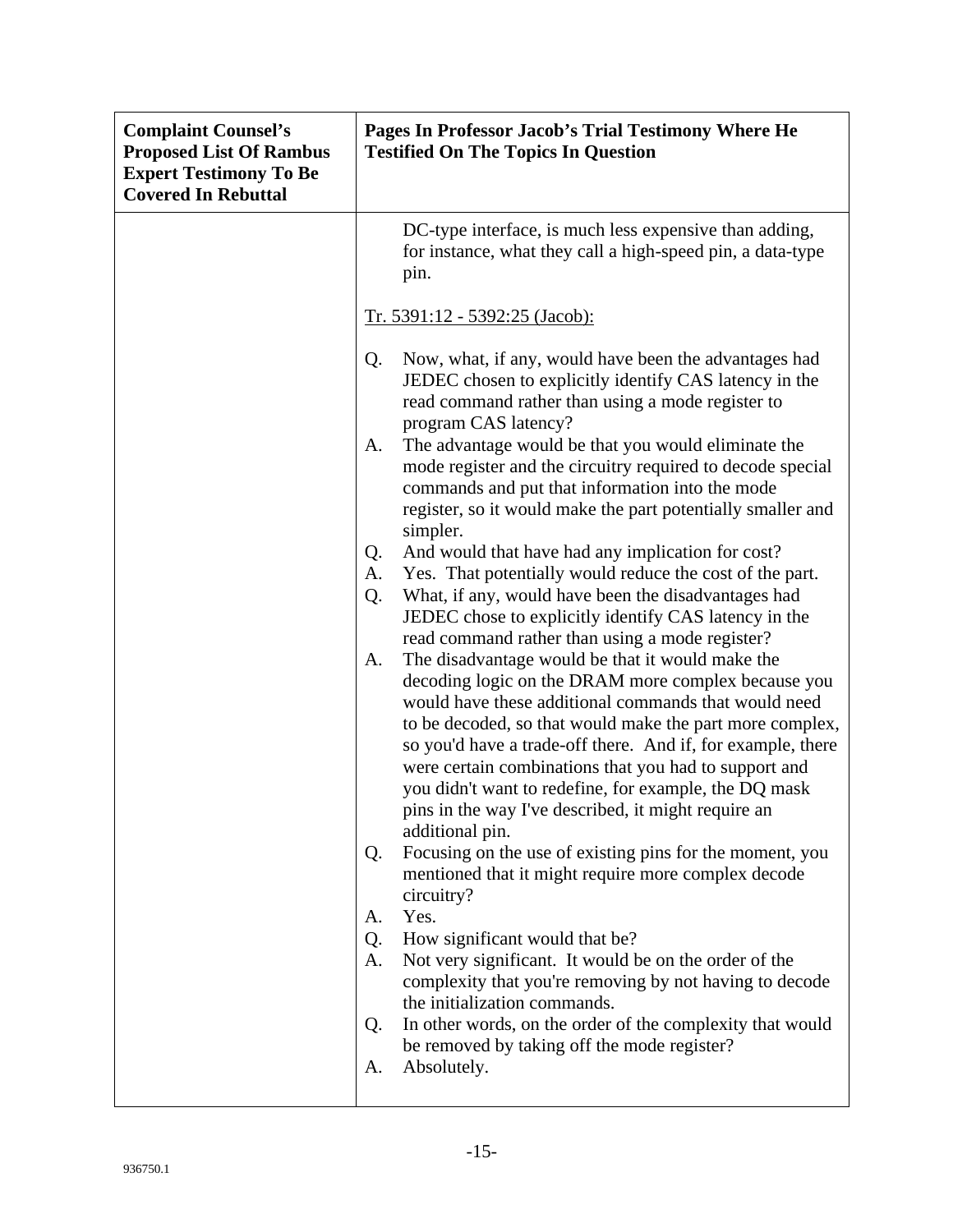|    | <b>Complaint Counsel's</b><br><b>Proposed List Of Rambus</b><br><b>Expert Testimony To Be</b><br><b>Covered In Rebuttal</b> | Pages In Professor Jacob's Trial Testimony Where He<br><b>Testified On The Topics In Question</b>                                                                                                                                                                                                                                                                                                                                                                                                                                                                                 |
|----|-----------------------------------------------------------------------------------------------------------------------------|-----------------------------------------------------------------------------------------------------------------------------------------------------------------------------------------------------------------------------------------------------------------------------------------------------------------------------------------------------------------------------------------------------------------------------------------------------------------------------------------------------------------------------------------------------------------------------------|
| 3. | Design of a burst<br>terminate command is<br>fully viable.                                                                  | Professor Jacob testified extensively about the viability of<br>suing a burst terminate command to set burst length in his<br>direct testimony. $(Tr. 5408:20 - 5411:12)$ In this testimony,<br>he specifically responded to Dr. Soderman's criticism that this<br>alternative would have led to inefficiencies:                                                                                                                                                                                                                                                                  |
|    |                                                                                                                             | <u>Tr. 5411:1-12 (Jacob):</u>                                                                                                                                                                                                                                                                                                                                                                                                                                                                                                                                                     |
|    |                                                                                                                             | Now, what, if any, would have been the disadvantages<br>Q.<br>had JEDEC chosen to use a long burst length with a burst<br>terminate command rather than programming burst length<br>through the mode register?<br>You potentially could run into inefficiencies on the bus<br>A.<br>depending upon how you -- depending upon how the<br>memory controller handles those situations where you<br>want to terminate the burst down to 4 from 8.<br>How significant a disadvantage would that have been?<br>Q.<br>I don't believe it would have been very significant.<br>A.         |
| 4. | Using a faster<br>single-edge clock does<br>not require conducting<br>other operations at a<br>faster speed.                | Professor Jacob testified extensively about the alternative os<br>using a faster single-edge clock as an alternative to dual-edge<br>clocking in his direct testimony. $(Tr. 5433:8 - 5435:3)$ In this<br>testimony, he specifically addressed whether, in his opinion,<br>this would require conducting other operations at a faster<br>speed:<br>Tr. $5434:21 - 5435:7$ (Jacob):                                                                                                                                                                                                |
|    |                                                                                                                             | This example, would this require any increase in the<br>Q.<br>speed or frequency of command signals?<br>No, it would not. You would still send your command<br>A.<br>and addresses at the same rates that you send them now.<br>The only thing that would change would be the data rate<br>and it would be similar to or, rather -- I'm sorry. The only<br>thing that would change would be the clock frequency<br>that accompanies your data transmission. Your data rates<br>would be the same as in DDR parts of today, but your<br>clock frequency would be twice what it is. |
| 5. | Using a faster                                                                                                              | In his testimony about using a faster single-edged clock,                                                                                                                                                                                                                                                                                                                                                                                                                                                                                                                         |